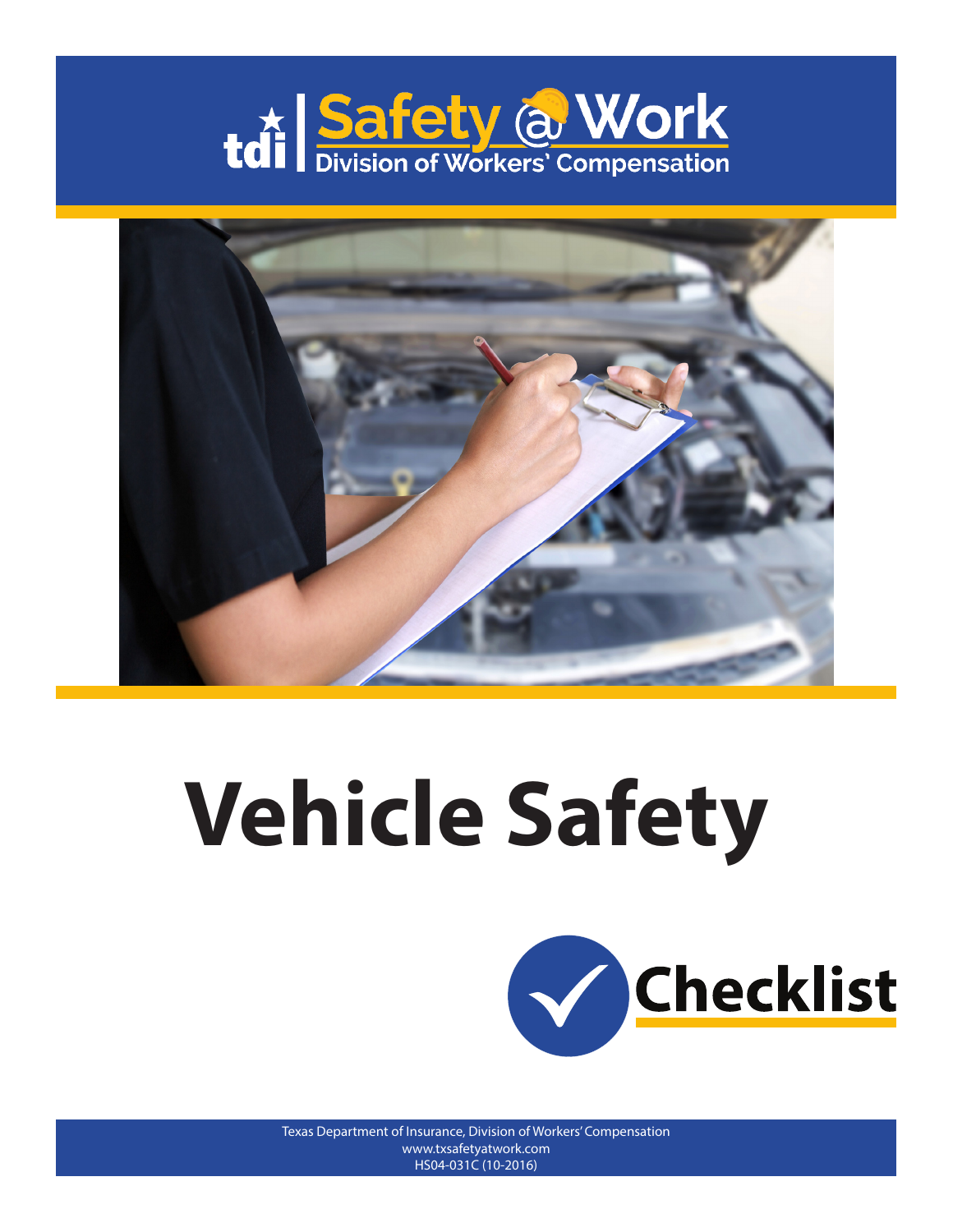## **Vehicle Safety Checklist**

(A negative answer to any question indicates an area of safety or health concern.)

| Company name: _______                      |
|--------------------------------------------|
| Physical address of worksite: ____________ |
| Supervisor: Network of the Supervisor:     |
| Date/Time:                                 |
|                                            |
|                                            |

*Note*: This checklist was created to help employees who drive for work determine the safety of the vehicles they operate. Drivers should complete the following checklist before each out-of-town trip and at least once a week.

| <b>Yes</b> | <b>No</b> | <b>Date Corrected</b>                                                                                                                                                                                                                                                                                                                                                                                                           |                                                                                                                                                  |
|------------|-----------|---------------------------------------------------------------------------------------------------------------------------------------------------------------------------------------------------------------------------------------------------------------------------------------------------------------------------------------------------------------------------------------------------------------------------------|--------------------------------------------------------------------------------------------------------------------------------------------------|
|            |           | $\frac{1}{\sqrt{1-\frac{1}{2}}}\frac{1}{\sqrt{1-\frac{1}{2}}}\frac{1}{\sqrt{1-\frac{1}{2}}}\frac{1}{\sqrt{1-\frac{1}{2}}}\frac{1}{\sqrt{1-\frac{1}{2}}}\frac{1}{\sqrt{1-\frac{1}{2}}}\frac{1}{\sqrt{1-\frac{1}{2}}}\frac{1}{\sqrt{1-\frac{1}{2}}}\frac{1}{\sqrt{1-\frac{1}{2}}}\frac{1}{\sqrt{1-\frac{1}{2}}}\frac{1}{\sqrt{1-\frac{1}{2}}}\frac{1}{\sqrt{1-\frac{1}{2}}}\frac{1}{\sqrt{1-\frac{1}{2}}}\frac{1}{\sqrt{1-\frac{$ | Are all departmental vehicles that are subject to state licensing requirements equipped with the<br>following items in good operating condition? |
|            |           |                                                                                                                                                                                                                                                                                                                                                                                                                                 | a. Adequate rearview mirrors                                                                                                                     |
|            |           |                                                                                                                                                                                                                                                                                                                                                                                                                                 | b. Safety belts                                                                                                                                  |
|            |           |                                                                                                                                                                                                                                                                                                                                                                                                                                 | c. Windshield wiper blades and fluid                                                                                                             |
|            |           |                                                                                                                                                                                                                                                                                                                                                                                                                                 | d. Horns                                                                                                                                         |
|            |           |                                                                                                                                                                                                                                                                                                                                                                                                                                 | e. Correctly adjusted headlights                                                                                                                 |
|            |           |                                                                                                                                                                                                                                                                                                                                                                                                                                 | f. Brakes with adequate stopping power                                                                                                           |
|            |           |                                                                                                                                                                                                                                                                                                                                                                                                                                 | g. Emergency brakes                                                                                                                              |
|            |           |                                                                                                                                                                                                                                                                                                                                                                                                                                 | h. Turn or directional signals                                                                                                                   |
|            |           |                                                                                                                                                                                                                                                                                                                                                                                                                                 | i. Good tires with adequate tread and correct pressure                                                                                           |
|            |           |                                                                                                                                                                                                                                                                                                                                                                                                                                 | j. Oil and coolant levels                                                                                                                        |
|            |           |                                                                                                                                                                                                                                                                                                                                                                                                                                 | k. Brake lights                                                                                                                                  |
|            |           |                                                                                                                                                                                                                                                                                                                                                                                                                                 | I. Taillights                                                                                                                                    |
|            |           |                                                                                                                                                                                                                                                                                                                                                                                                                                 | m. License plate lights                                                                                                                          |
|            |           |                                                                                                                                                                                                                                                                                                                                                                                                                                 | n. Properly installed muffler systems                                                                                                            |
|            |           |                                                                                                                                                                                                                                                                                                                                                                                                                                 | o. Properly serviced fire extinguishers                                                                                                          |
|            |           |                                                                                                                                                                                                                                                                                                                                                                                                                                 | p. Intact windshields with no cracks                                                                                                             |
|            |           |                                                                                                                                                                                                                                                                                                                                                                                                                                 | q. All seating secured to vehicle frames                                                                                                         |
|            |           |                                                                                                                                                                                                                                                                                                                                                                                                                                 | r. Automobile liability ID cards kept in the vehicles                                                                                            |
|            |           |                                                                                                                                                                                                                                                                                                                                                                                                                                 | s. Appropriate notices reminding all employees and their passengers that they must wear seat belts                                               |



Texas Department of Insurance, Division of Workers' Compensation www.txsafetyatwork.com HS04-031C (10-2016)